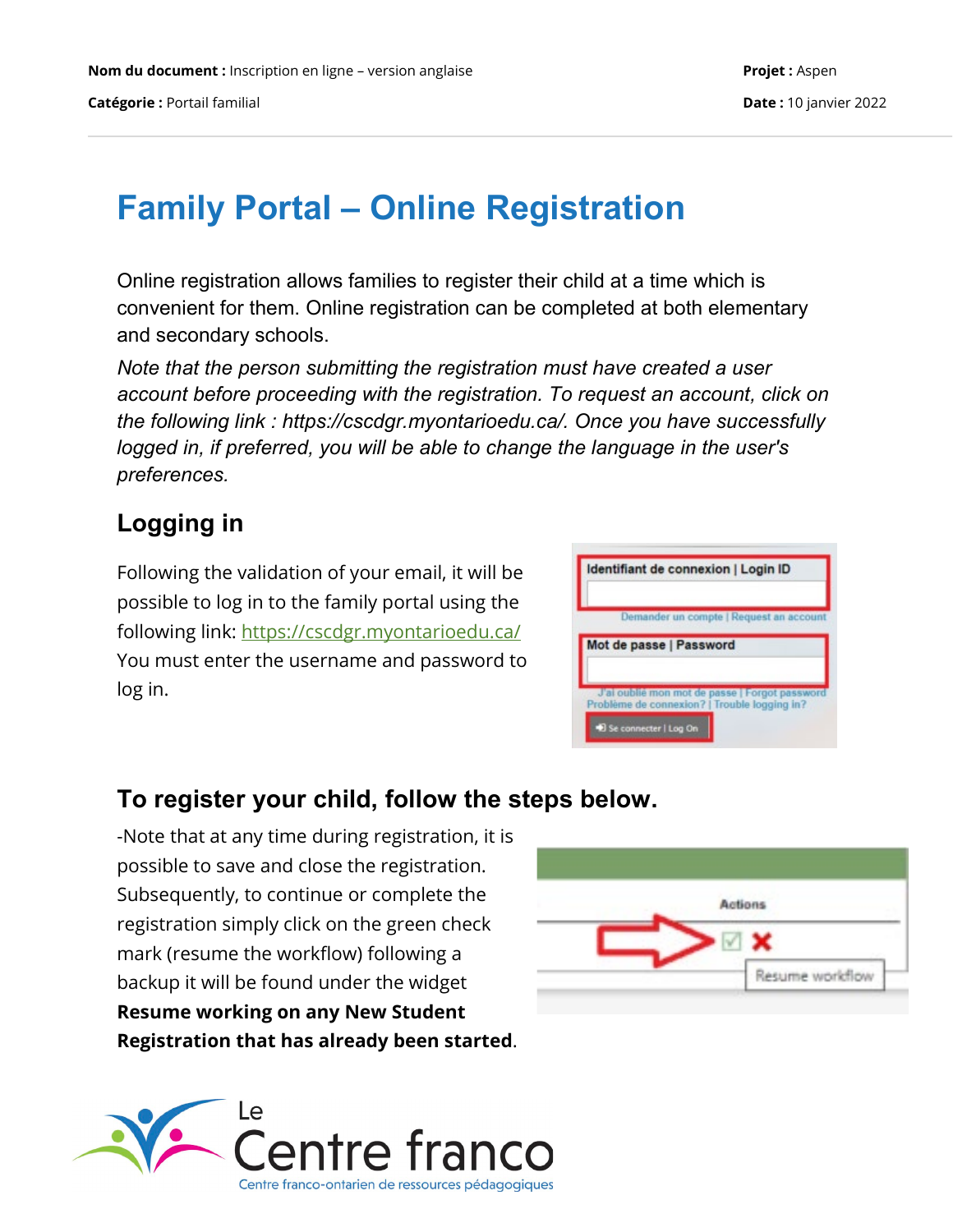#### **Step 1: To start a new Student Registration click on Initiate**

| Pages                                                          |                                                                                                        |                                             |                                      |          |                  |         |              |
|----------------------------------------------------------------|--------------------------------------------------------------------------------------------------------|---------------------------------------------|--------------------------------------|----------|------------------|---------|--------------|
| $\begin{array}{c}\n\bullet \\ \bullet \\ \bullet\n\end{array}$ | Annonces                                                                                               |                                             |                                      |          |                  |         |              |
| ---<br>Page<br>Directory<br>___                                | Bannière                                                                                               |                                             |                                      |          |                  |         |              |
|                                                                | <b>Recent Activity</b>                                                                                 | Last 30 days v                              | Täches                               |          |                  |         | Edi          |
|                                                                | Search:                                                                                                | <b>El Attendance El Grades El Incidents</b> | Open Tasks v                         |          |                  |         | $+$ Initiate |
|                                                                |                                                                                                        |                                             | Received                             | Workflow | Task<br>No Tasks | Subject |              |
|                                                                |                                                                                                        |                                             |                                      |          |                  |         |              |
|                                                                |                                                                                                        |                                             |                                      |          |                  |         |              |
|                                                                |                                                                                                        |                                             | Start a new New Student Registration |          |                  |         |              |
|                                                                | <b>A</b> faire                                                                                         |                                             | $+$ Initiate                         |          |                  |         |              |
|                                                                | <b>Ed</b> Overdue Online Assignments <b>Ed</b> Tomorrow <b>Ed</b> Today Week View<br>No student found. |                                             |                                      |          |                  |         |              |

#### **Step 2: Select the school year (upper tab Start)**

- Choose the applicable year for your child's registration.
- Click Next

 $\overline{\mathcal{L}}$ 

• This entry starts the process of a registration and will automatically be saved in your tasks to be completed as long as it has yet to be submitted or nor has it been deleted.

|                      | <b>Personal Information Notice</b>                 |        |                 |  |                                                                                                                                                                                                                                                                                                                                                                                                 |
|----------------------|----------------------------------------------------|--------|-----------------|--|-------------------------------------------------------------------------------------------------------------------------------------------------------------------------------------------------------------------------------------------------------------------------------------------------------------------------------------------------------------------------------------------------|
|                      |                                                    |        |                 |  | Personal information on this form is collected under the authority of the Education Act and subject to the Municipal Freedom of Information and Protection of Privacy Act. The personal information<br>collected will be used for education, administration, and statistical purposes of the District and/or Ministries and Agencies of the Government of Ontario and the Government of Canada. |
|                      | <b>School Year Selection</b>                       |        |                 |  |                                                                                                                                                                                                                                                                                                                                                                                                 |
|                      | To begin registration, select a school year below: |        |                 |  |                                                                                                                                                                                                                                                                                                                                                                                                 |
| $\bigcirc$ 2021-2022 |                                                    |        |                 |  |                                                                                                                                                                                                                                                                                                                                                                                                 |
| ● 2022-2023          |                                                    |        |                 |  |                                                                                                                                                                                                                                                                                                                                                                                                 |
|                      |                                                    |        |                 |  |                                                                                                                                                                                                                                                                                                                                                                                                 |
|                      |                                                    |        |                 |  | All your changes are saved when you click the Next or Previous buttons. You may click Save & Close at any time and come back later to complete this form.                                                                                                                                                                                                                                       |
|                      |                                                    |        |                 |  |                                                                                                                                                                                                                                                                                                                                                                                                 |
|                      |                                                    |        |                 |  |                                                                                                                                                                                                                                                                                                                                                                                                 |
|                      |                                                    |        |                 |  |                                                                                                                                                                                                                                                                                                                                                                                                 |
| Frevious             | Save & Close                                       | Next > | <b>X</b> Cancel |  |                                                                                                                                                                                                                                                                                                                                                                                                 |

enfre franco

Centre franco-ontarien de ressources pédagogiques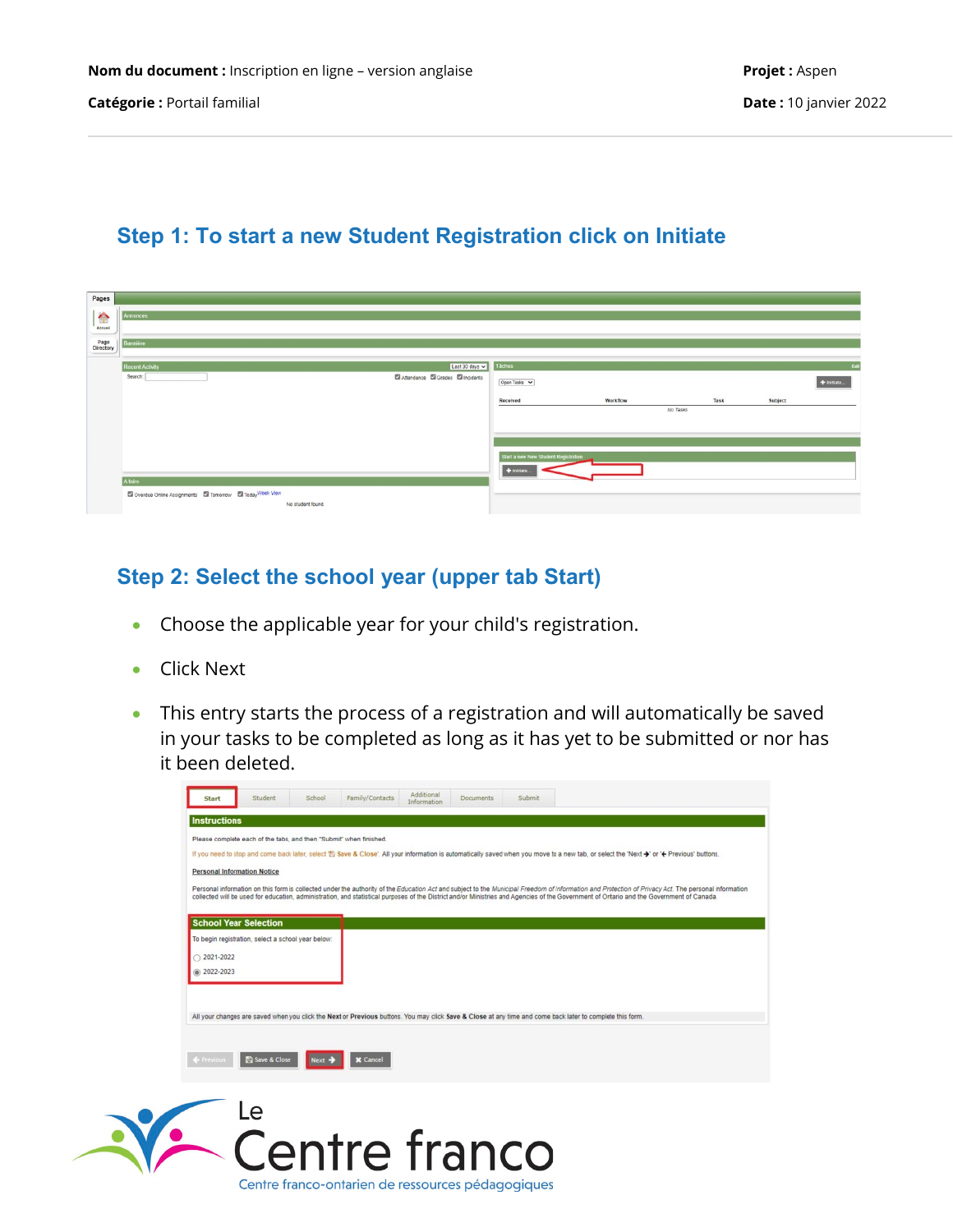#### **Step 3: Student information (upper tab Student)**

- Fill in the fields relevant to the student.
- Remember that fields with a red asterisk  $(*)$  are mandatory to proceed to the next steps of the registration.
- The student's **OEN** (Ontario Education Number) is not required, however it can be found on your child's report card. Note that new students in Ontario, as well as students starting in junior kindergarten, will be assigned an **OEN** following their enrolment in the Ontario education system.

| Legal Name                                    |                                                                                                        |                         | Preferred Name                                                                |         |   |
|-----------------------------------------------|--------------------------------------------------------------------------------------------------------|-------------------------|-------------------------------------------------------------------------------|---------|---|
| First*                                        | Charlie                                                                                                |                         | First*                                                                        | Charlie |   |
| Middle                                        |                                                                                                        |                         | Middle                                                                        |         |   |
| Last*                                         | Brown                                                                                                  |                         | Last*                                                                         | Brown   |   |
| <b>Suffix</b>                                 | ۰                                                                                                      |                         |                                                                               |         |   |
| Gender*                                       | $\check{~}$<br>Masculin                                                                                |                         |                                                                               |         |   |
| Gender specify                                |                                                                                                        |                         | <b>OEN</b>                                                                    |         |   |
|                                               |                                                                                                        |                         |                                                                               |         |   |
|                                               | If you wish to voluntarily identify this student as being a person of Indigenous Ancestry, select one: |                         |                                                                               | v       |   |
|                                               |                                                                                                        |                         |                                                                               |         |   |
| Country of birth *<br>If born in Canada       | Canada<br>Ontario<br>v                                                                                 | ٧<br>- Canadian citizen | Country of last<br>residence<br>If not born in Canada<br>$-\Box$<br>ario<br>ö | m       | v |
| Province of birth                             | Citoyen(ne) canadien(ne)                                                                               |                         |                                                                               |         |   |
|                                               |                                                                                                        |                         | o<br>wrivar in canada                                                         | HH.     |   |
| Expiry date                                   | <b>THE</b>                                                                                             |                         |                                                                               |         |   |
| Status in Canada *<br>If temporary resident   |                                                                                                        |                         |                                                                               |         |   |
|                                               |                                                                                                        |                         |                                                                               |         |   |
|                                               |                                                                                                        |                         |                                                                               |         |   |
|                                               | Enter the student's date of birth, which will determine the grade for the school year.                 |                         |                                                                               |         |   |
|                                               | 1/10/2018                                                                                              |                         |                                                                               |         |   |
| <b>Age and Grade Level</b><br>Date of birth * | <b>HIEL Age 4</b>                                                                                      |                         |                                                                               |         |   |
|                                               | 4                                                                                                      |                         |                                                                               |         |   |
| Age as of Dec 31<br>Grade level *             | Maternelle $\sim$                                                                                      |                         |                                                                               |         |   |

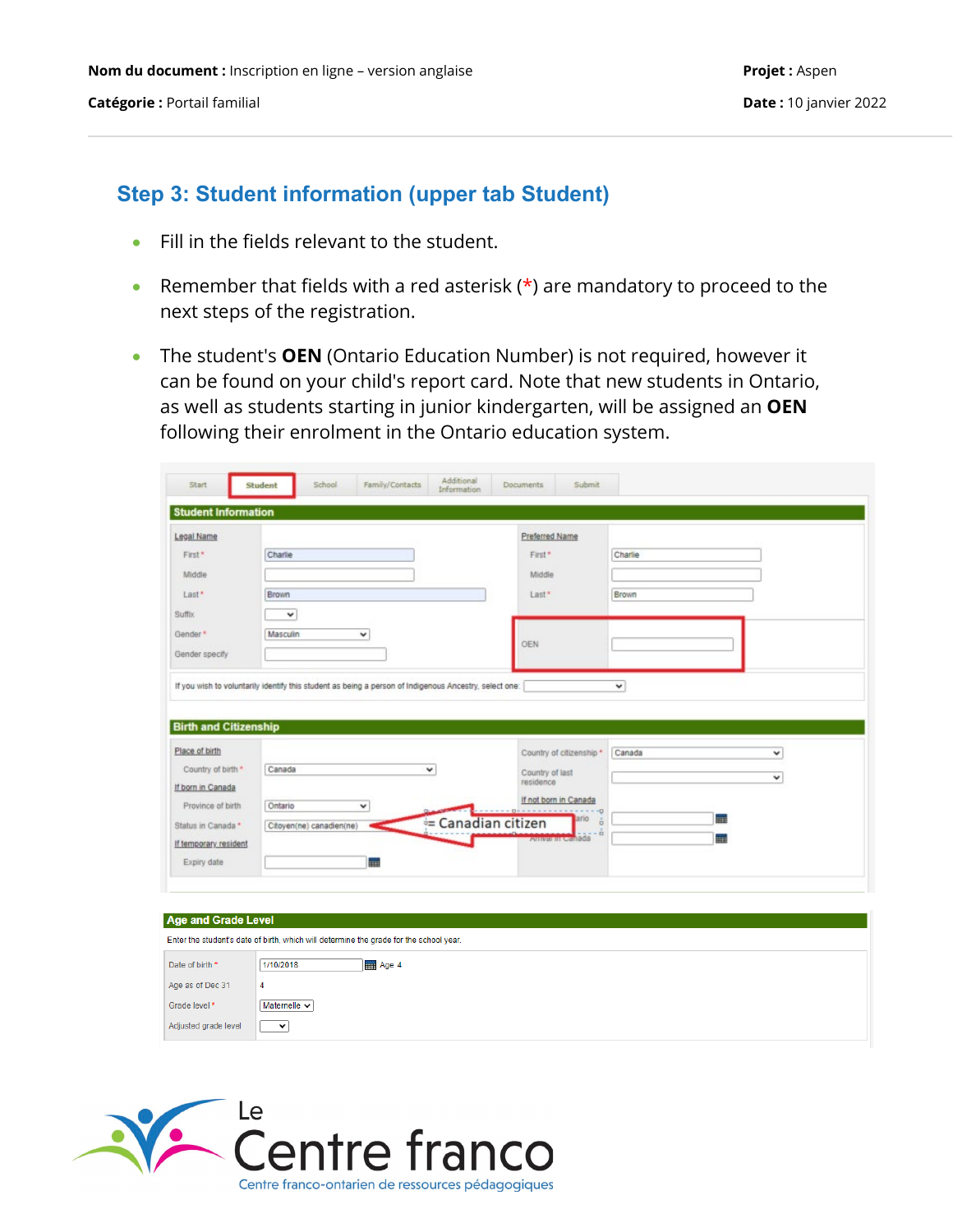- Telephone numbers and address must be entered.
- Click Next.

|                                  | <b>Phone Type</b>   | <b>Phone Number</b>                                                                                 | <b>Publicly Listed</b> |                | Comment               |
|----------------------------------|---------------------|-----------------------------------------------------------------------------------------------------|------------------------|----------------|-----------------------|
|                                  | Cellulaire          | 000-000-0000                                                                                        | N                      |                |                       |
| <b>Address Information</b>       |                     | The physical address of the student must be entered. Mailing and other addresses may also be added. |                        |                |                       |
| Priority                         | <b>Address Type</b> | Address Line 1                                                                                      | <b>Address Line 2</b>  | Address Line 3 |                       |
|                                  | Physique            | 111 Elf Avenue                                                                                      |                        |                | North Pole ON H0H 0H0 |
| <b>B</b> Delete<br><b>El</b> Add |                     |                                                                                                     |                        |                |                       |

#### **Step 4: Select the school (upper tab School)**

- Choose the desired school from the selection menu. Note that the schools displayed are based on the student's school grade.
- Click Next (at the bottom of the page)



### **Step 5: Contact information (upper tab Family/Contacts)**

• By default, the parent or guardian who completes the registration is automatically identified as the student's first emergency contact.

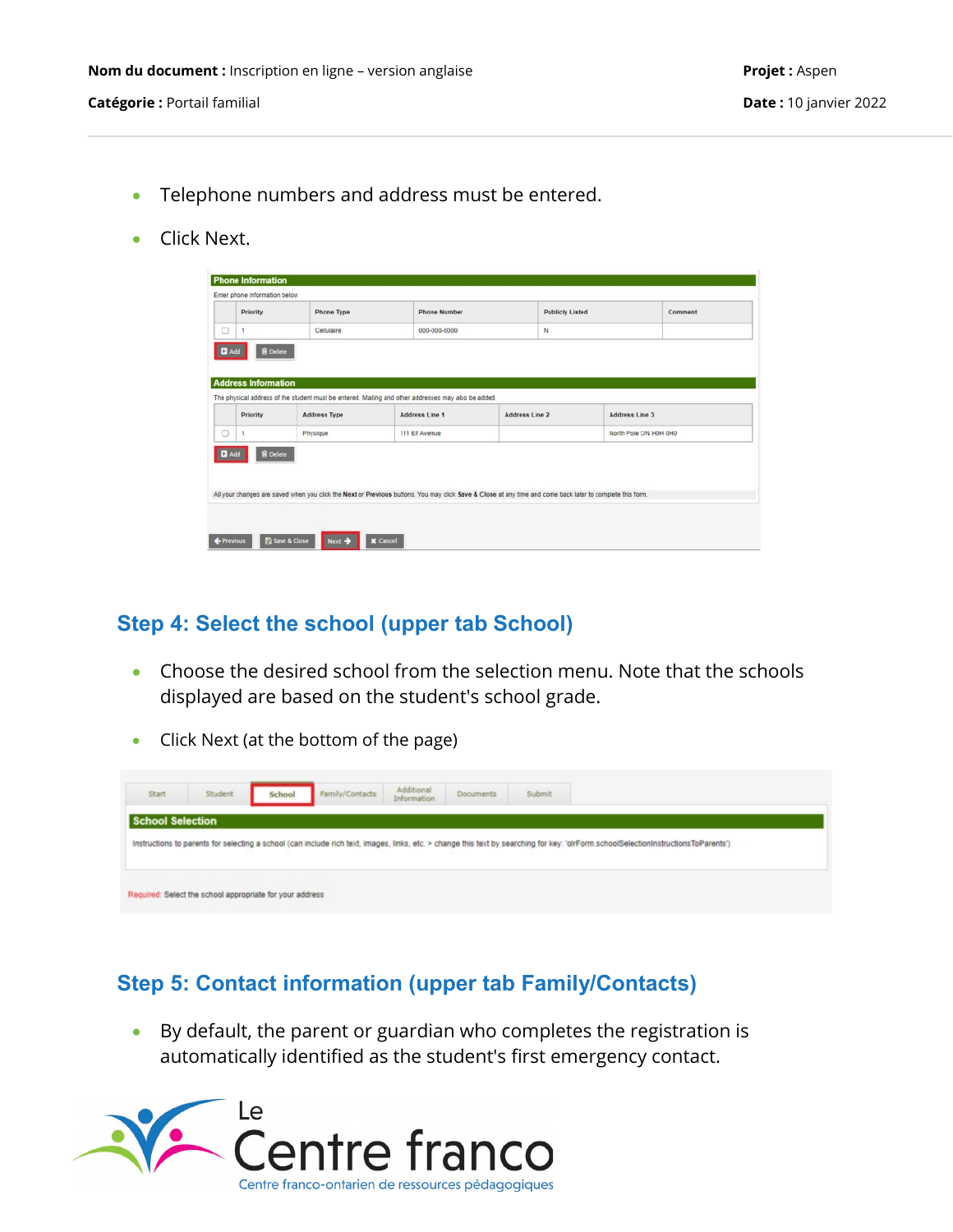- Complete the entry of the relevant information to the parent/guardian contact by clicking on the hyperlink (in blue) of the Contact's First Name.
- Please note that sections with asterisks are mandatory.
- Fill out the contact questions section.
- Do not forget to add the other relevant contacts to the student by clicking the **Add** button and entering the details.
- The Siblings section is for the addition of related students. The students identified must be registered within the same board. Click add in this section to add the student's siblings.
- Click Next.

|                                                                             |                       |                        | First name*                                    |                                                     |                                                                    |        |                          |                                                                                                                       |
|-----------------------------------------------------------------------------|-----------------------|------------------------|------------------------------------------------|-----------------------------------------------------|--------------------------------------------------------------------|--------|--------------------------|-----------------------------------------------------------------------------------------------------------------------|
| Student<br><b>Start</b>                                                     | School                | <b>Family/Contacts</b> | Last name *                                    |                                                     |                                                                    |        | Place of employment      |                                                                                                                       |
|                                                                             |                       |                        | Gender                                         | Féminin                                             | $\check{~}$                                                        |        |                          |                                                                                                                       |
| <b>Parent/Guardian/Other Contact</b>                                        |                       |                        | Relationship *                                 | Mère                                                | $\check{ }$                                                        |        |                          |                                                                                                                       |
| Click on your name to complete your own record, then select Add to add any  |                       |                        |                                                |                                                     |                                                                    |        |                          |                                                                                                                       |
| <b>First Name</b>                                                           | #<br><b>Last Name</b> | Relationship           | Allow portal access?                           | Yes $\vee$                                          |                                                                    |        |                          |                                                                                                                       |
|                                                                             |                       |                        | <b>Contact Order/Priority</b>                  |                                                     |                                                                    |        |                          |                                                                                                                       |
|                                                                             | $\ddot{\phantom{1}}$  |                        |                                                | Contact priority in case of an emergency  1         |                                                                    |        |                          |                                                                                                                       |
| <b>B</b> Delete                                                             |                       |                        |                                                | Contact priority in case of school closure   1      |                                                                    |        |                          |                                                                                                                       |
|                                                                             |                       |                        |                                                |                                                     |                                                                    |        |                          |                                                                                                                       |
|                                                                             |                       |                        |                                                |                                                     |                                                                    |        |                          |                                                                                                                       |
| <b>Siblings</b>                                                             |                       |                        | <b>Email Address</b>                           |                                                     |                                                                    |        |                          |                                                                                                                       |
| Siblings ALREADY attending a school in this board                           |                       |                        |                                                | Email                                               | For custodial parents/guardians, a primary email is required.      | CASL   |                          |                                                                                                                       |
|                                                                             |                       |                        |                                                |                                                     |                                                                    |        |                          | Canada's Anti-Spam Legislation (CASL) prevents the ser                                                                |
| <b>First Name</b>                                                           |                       | <b>Last Name</b>       | Primary email                                  |                                                     |                                                                    |        | $\checkmark$             | commercial electronic messages without your express of<br>consent is required if you wish to receive electronic mess  |
|                                                                             |                       |                        |                                                |                                                     |                                                                    |        |                          | activities such as fund raising events, yearbook sales, sa<br>photos, information about purchasing team uniforms, sor |
|                                                                             |                       |                        | Alternate email                                |                                                     |                                                                    |        | $\checkmark$             | that contain commercial information, etc. You may unsub                                                               |
| <b>B</b> Delete                                                             |                       |                        |                                                |                                                     |                                                                    |        | time.                    |                                                                                                                       |
|                                                                             |                       |                        |                                                |                                                     |                                                                    |        |                          |                                                                                                                       |
|                                                                             |                       |                        | <b>Phone Information</b>                       |                                                     |                                                                    |        |                          |                                                                                                                       |
| All your changes are saved when you click the Next or Previous buttons. You |                       |                        | Priority #                                     | Type                                                | Number                                                             |        | Is publicly listed?      |                                                                                                                       |
|                                                                             |                       |                        | Phone 1 *                                      | Cellulaire v                                        | 000-000-0000                                                       | □      | '918-123-4567'           | Phone numbers will be formatted according to the pattern:                                                             |
|                                                                             |                       |                        | Phone 2                                        | $\checkmark$                                        |                                                                    | □      | or with an extension     |                                                                                                                       |
| ← Previous<br><b>El Save &amp; Close</b>                                    | Next $\rightarrow$    | <b>X</b> Cancel        | Phone 3<br>Phone 4                             | $\check{~}$<br>$\check{~}$                          |                                                                    | o      |                          | '918-123-4567 x123'                                                                                                   |
|                                                                             |                       |                        |                                                |                                                     |                                                                    | □      |                          |                                                                                                                       |
|                                                                             |                       |                        |                                                |                                                     |                                                                    |        |                          |                                                                                                                       |
|                                                                             |                       |                        |                                                |                                                     |                                                                    |        |                          |                                                                                                                       |
|                                                                             |                       |                        | Phone 5<br>Phone 6<br><b>Contact Questions</b> | v<br>$\checkmark$                                   |                                                                    | o<br>□ |                          |                                                                                                                       |
|                                                                             |                       |                        |                                                | Does this contact live with this student?           |                                                                    |        | (@) Yes<br>$\bigcirc$ No |                                                                                                                       |
|                                                                             |                       |                        |                                                | Is this contact a guardian for this student?        |                                                                    |        | $\bigcirc$ No<br>(@) Yes |                                                                                                                       |
|                                                                             |                       |                        |                                                | Does this contact have custody of this student?     |                                                                    |        | $\bigcirc$ No<br>(a) Yes |                                                                                                                       |
|                                                                             |                       |                        |                                                | Should this contact receive email for this student? |                                                                    |        | (@) Yes<br>$\bigcirc$ No |                                                                                                                       |
|                                                                             |                       |                        |                                                |                                                     | Should this contact receive mail from the school for this student? |        | (@) Yes<br>$\bigcirc$ No |                                                                                                                       |
|                                                                             |                       |                        |                                                | Does this contact have access to this student?      | Does this contact have access to this student's school records?    |        | ®Yes ∩No<br>(@) Yes ○ No |                                                                                                                       |
|                                                                             |                       |                        |                                                | Does this contact speak the school's language?      |                                                                    |        | in Yes ∩ No              |                                                                                                                       |

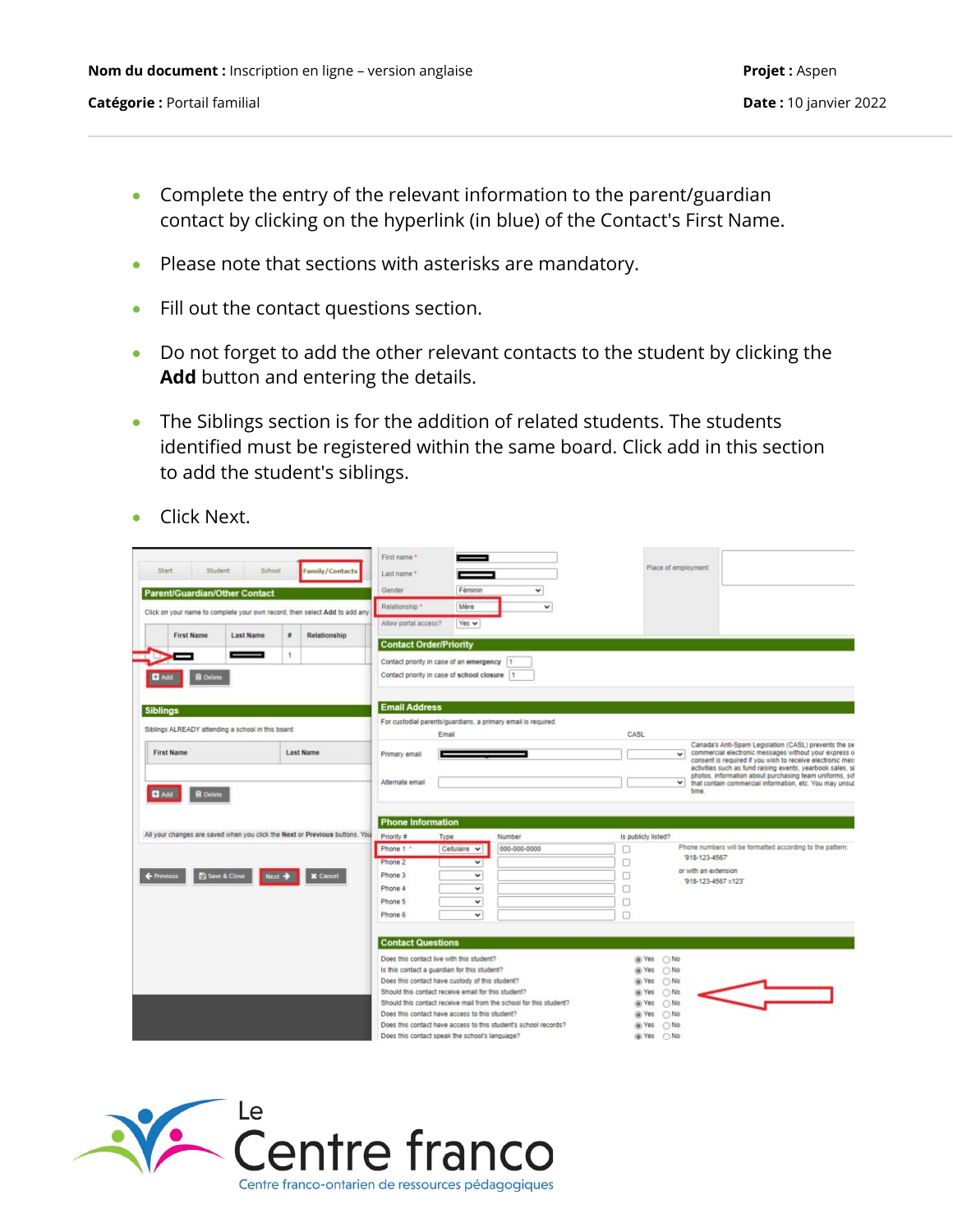#### **Step 6: Additional Information (upper tab Additional Information)**

• From this tab, you must enter the details of the student's former school, if applicable. If the student is a new student in the school system, simply check No previous school. If the student was attending a school outside of Ontario, identify the province and school details.

| Last School/Program of Attendance |              |                             |          |
|-----------------------------------|--------------|-----------------------------|----------|
| No previous school                | 5            | Previous school<br>address  |          |
| Date last attended                | 晶            |                             |          |
| Reason for leaving                |              | Previous school city        |          |
| Previous school grade             | $\checkmark$ | Previous school<br>province | $\alpha$ |
|                                   |              |                             |          |
| Previous school board             |              | Previous school<br>country  | $\vee$   |
| Previous school name              |              |                             | Ð        |
| Previous school phone             |              | Comment                     |          |
| Previous school<br>language       | $\sim$       |                             |          |

• The student's medical information, if applicable, is also entered here.

| <b>Medical Information</b><br>Does this student have a medical condition?<br>Yes w | Medical condition *                              | Allergic To Bee Stings | $\check{~}$ |  |
|------------------------------------------------------------------------------------|--------------------------------------------------|------------------------|-------------|--|
| <b>Condition Category</b>                                                          | Explanation of medical<br>condition *            |                        |             |  |
| <b>D</b> Add<br><b>B</b> Delete<br>Enter any additional medical notes              | Is this condition life-threatening? * O Yes O No |                        |             |  |
|                                                                                    | $\boxtimes$ ok<br><b>X</b> Cancel                |                        |             |  |

• If your child benefits from an Individual Education Plan (IEP), please specify certain details on this screen. A member of the Special Education team will contact you for more details.

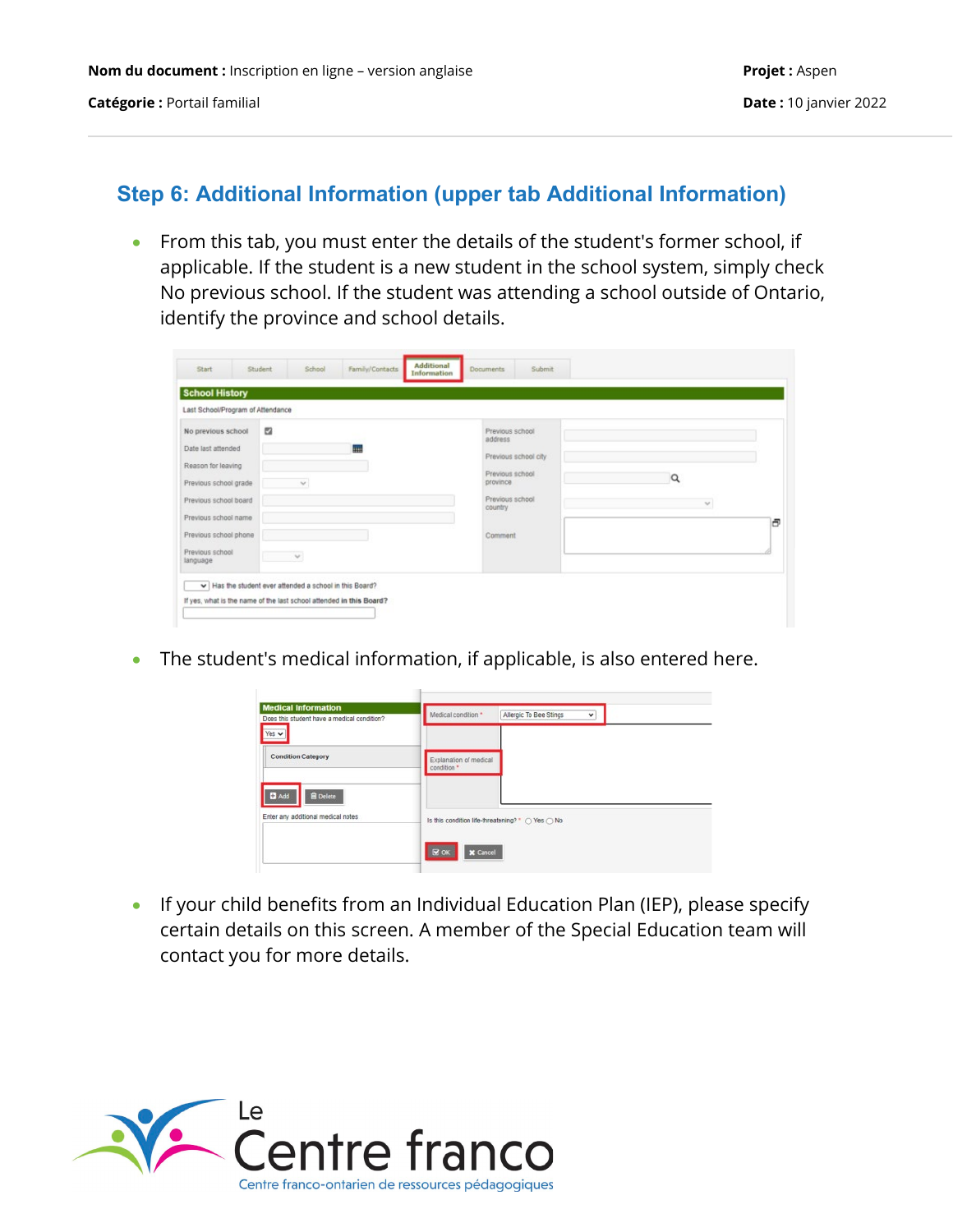

• In addition, the details of the students first language must be entered from this screen (these are mandatory fields).

| <b>Language Information</b>                                                                       |
|---------------------------------------------------------------------------------------------------|
| What was the student's first language spoken (native language)?                                   |
| Anglais                                                                                           |
| What are the primary languages used in the home regardless of the language spoken by the student? |
| Anglais<br>$\check{ }$                                                                            |
| Français                                                                                          |
| What additional languages are spoken by the student?                                              |
| $\checkmark$                                                                                      |
| ັ                                                                                                 |
|                                                                                                   |

• The last element of this tab is related to school transportation. Enter the details. If the student's pick up and drop off address are the same as the residential address simply indicate yes. In the event that the student requires a different pick up or drop off, enter the details in the applicable box.

| Transportation may be provided to and/or from home/sitter/joint custody locations, if the arrangement is permanent (5 days per week) and this location can be safely scheduled into the regular<br>routes and is within the student's home school attendance boundary. |   |
|------------------------------------------------------------------------------------------------------------------------------------------------------------------------------------------------------------------------------------------------------------------------|---|
| Yes v Transportation requested                                                                                                                                                                                                                                         |   |
| Morning Pick Up address                                                                                                                                                                                                                                                |   |
| $\vee$ is the morning pick-up address the same as the student's physical address?                                                                                                                                                                                      |   |
| Enter the morning pick-up address                                                                                                                                                                                                                                      |   |
|                                                                                                                                                                                                                                                                        | a |
|                                                                                                                                                                                                                                                                        |   |
| Afternoon Drop Off address                                                                                                                                                                                                                                             |   |
| v Is the afternoon drop-off address the same as the student's physical address?                                                                                                                                                                                        |   |
| Enter the afternoon drop-off address                                                                                                                                                                                                                                   |   |
|                                                                                                                                                                                                                                                                        |   |
|                                                                                                                                                                                                                                                                        |   |
|                                                                                                                                                                                                                                                                        | a |
|                                                                                                                                                                                                                                                                        |   |

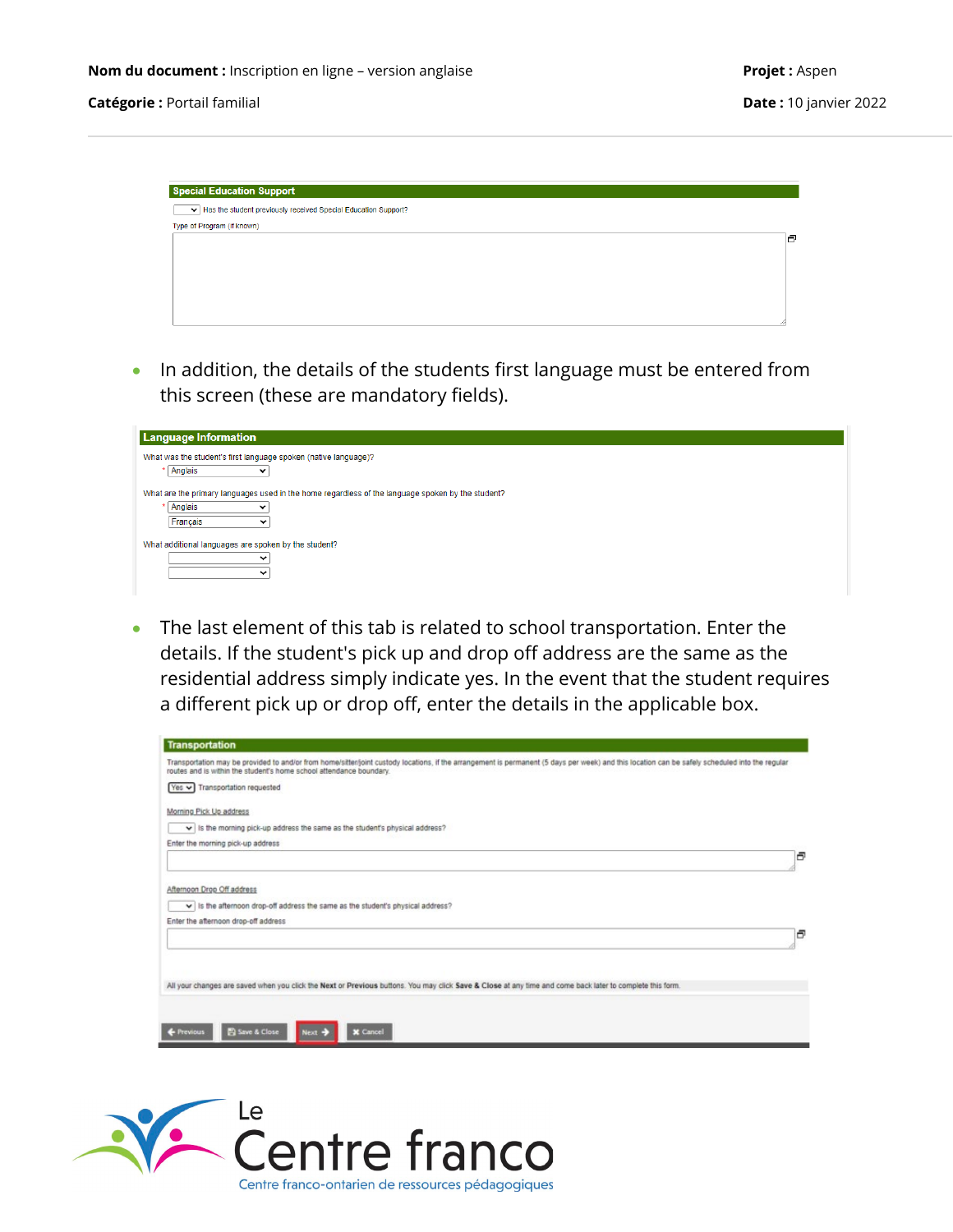#### **Step 7: Required Documents (upper tab Documents)**

- Certain documents are required from the school boards to complete the registration.
- Submit the required documents using the add button. Please note that the registration form is automatically generated following the submission of the registration.

| <b>Documentation</b> |                                                        |                                                                                                                                                           |                 |  |
|----------------------|--------------------------------------------------------|-----------------------------------------------------------------------------------------------------------------------------------------------------------|-----------------|--|
|                      | Required Documentation for New Students to this Board: |                                                                                                                                                           |                 |  |
|                      | • Student Registration Form                            |                                                                                                                                                           |                 |  |
|                      |                                                        | . Proof of address (phone bill, utility bill) or proof of tenancy/ownership (Ontario Property Assessment Notice or lease agreement)                       |                 |  |
|                      |                                                        | . Proof of Student's Age (birth certificate, baptismal certificate, registration of birth card or passport)                                               |                 |  |
|                      | · Student's immunization records                       |                                                                                                                                                           |                 |  |
|                      |                                                        | • Proof of custody where applicable (custody orders, court ordered Guardianship)                                                                          |                 |  |
|                      | . Immigration documents where applicable               |                                                                                                                                                           |                 |  |
|                      |                                                        |                                                                                                                                                           |                 |  |
|                      |                                                        | • School documents recent report card or school leaving certificate (elementary and secondary only)                                                       |                 |  |
|                      | • Transcript (for secondary school students)           |                                                                                                                                                           |                 |  |
|                      |                                                        |                                                                                                                                                           |                 |  |
| <b>Nom</b>           | Type                                                   | NomFichier                                                                                                                                                | <b>Document</b> |  |
|                      |                                                        | No matching records                                                                                                                                       |                 |  |
| <b>C</b> Upload      | <b>B</b> Delete                                        |                                                                                                                                                           |                 |  |
|                      |                                                        | All your changes are saved when you click the Next or Previous buttons. You may click Save & Close at any time and come back later to complete this form. |                 |  |
|                      |                                                        |                                                                                                                                                           |                 |  |
|                      |                                                        |                                                                                                                                                           |                 |  |

#### **Step 8: Registration Submission (upper tab Submit)**

- From this tab, simply click submit and a thank you message for completing the registration appears.
- Additional information can also be entered as needed.
- Please note that following the submission, it is *impossible to modify* the form, please contact the school if it requires changes.